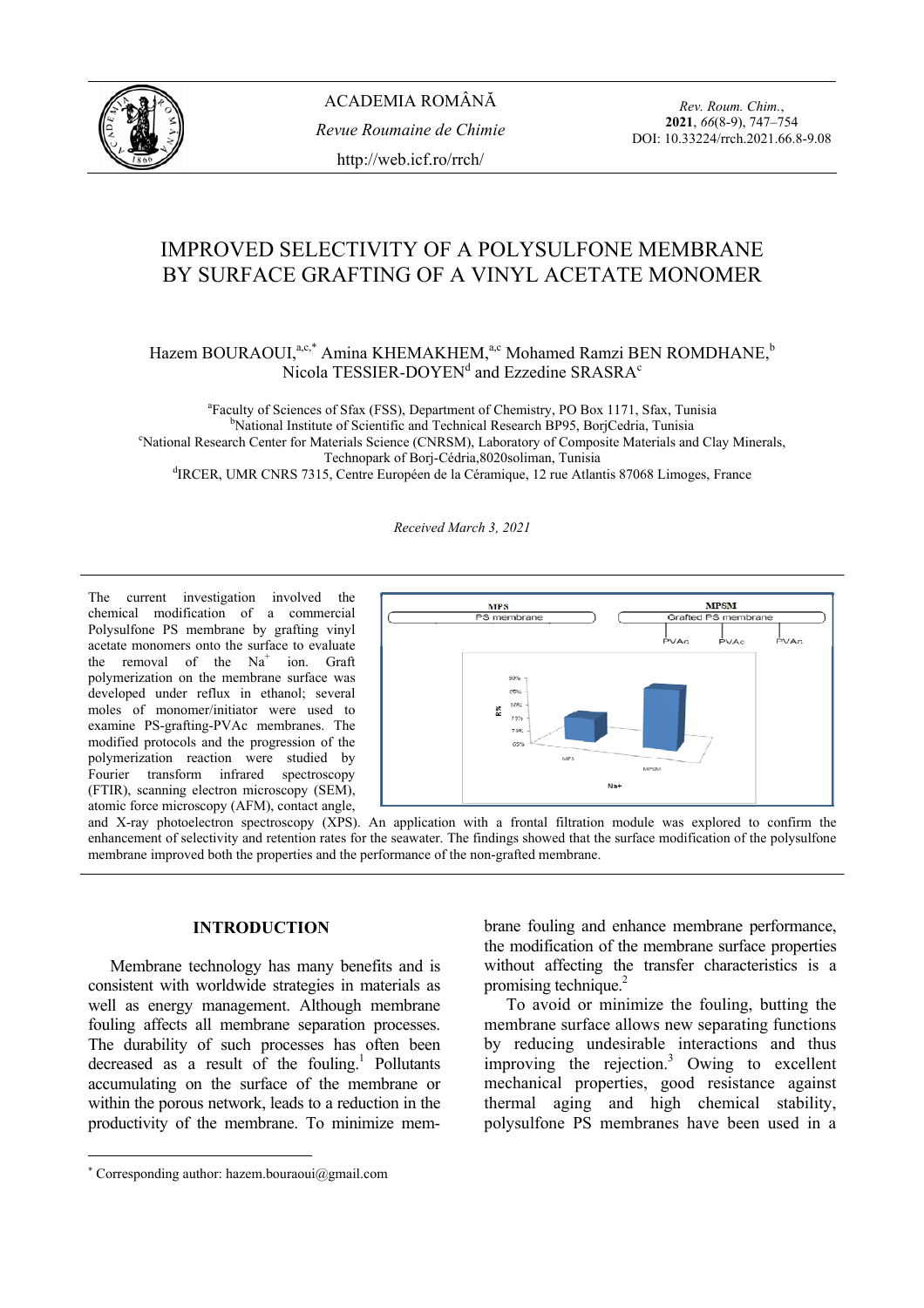wide range of applications. As a result of the hydrophobic character of the PS material, conventional PS membranes have a fouling problem and thus a low permeation flux, which is undesirable in the reverse osmosis filtration process. PS membrane surface modification has been an efficient way to improve the properties and reduce fouling of PS membranes. Such surface modifications target to change the hydrophobicity and the roughness of surface by creating a thin layer via interracial polymerization on the membrane surface.<sup>4</sup>

 Several different types of modifying agents have been used for membrane surface modification by carboxylation, sulfonation, amination, and peroxylation.<sup>5</sup> PS membranes can generally be modified through coating with additional surface layer, such as polyethylene glycol (PEG) or lyophilic polyvinyl alcohol (PVA), or by crosslinking hydrogels which have shown a significant enhancement in fouling resistance.<sup>6</sup> There are some examples of coatings used for surface modification of PS membranes, such as polyethylenimine on the surface of PS membrane as well as PEG in sodium alginate. These coatings have concurrently improved the membrane flux.<sup>7</sup> For the chemical grafting, membrane surfaces contained chemical groups that could be exploited in the grafting reaction. Functionalization of the membrane surface and the initiation of the polymerization reaction are achieved by creating radicals that promote the attachment of modifying agents to the membrane surface. PS membranes can be grafted by plasma treatment, UV irradiation or chemical surface modification.<sup>8</sup>

 The plasma treatment was used to covalently bind hydrophilic polymers like PEG and polyacrylic acid (PAAc) and polymers with amine moieties covalently to the surface of PS membranes. UV-initiated grafting of polyethylene glycol methacrylate (PEGMA), acrylic acid (AAc), and acrylamide (AAm) reduces fouling and enhances water permeability of PS membranes.<sup>9</sup> As for molecular weight-based modifications, the polymers were grafted to the membrane surface by atom transfer radical polymerization (ATRP). This grafting justified the introduction of hydrophilic polymers and consequently the anti-fouling properties of PS membranes are improved.10 The chemical grafting polymerization is one of the high-quality surface modification methods, such as distinctive properties for a new separation of functions. This method is fairly easy to carry out,

inexpensive since the low cost monomer has been closed for the polymerization process staples. $^{11}$ 

## **MATERIALS AND METHODS**

#### **1. Starting materials**

 PS commercial membrane supplied by an american industrial specialized in reverse osmosis manufacturer has been employed (LENNECH, reference BW 30-4040). Moreover, benzoyl peroxide provided by Sigma-Aldrich (801641) Benzoyl peroxide (with  $25\%$  H<sub>2</sub>O) for synthesis, CAS 94-36-0, molar mass 242.23 g/mol. Finally, vinyl acetate provided by Sigma-Aldrich (803184) Vinyl acetate (stabilised) for synthesis, CAS 108- 05-4, pH 7 (20 g/L, H<sub>2</sub>O, 20 °C).

## **2. Chemical reactions occurring during vinyl acetate grafting**

 The surface of the PS membrane studied can be chemically modified by the use of benzoyl peroxide as initiator to cleave the C-S bond. The degradation of benzoyl peroxide leads to the formation of two types of free radicals on the membrane surface. The formation of the R\* radical causes the initiation of the grafting reaction on the PS membrane surface. The order of addition of the initiators and the monomer avoids a competition between two possible reactions: one on the vinyl monomers and the other on the sulfoxyl function SO2. After formation of free radicals on the surface of the membrane, the introduction of vinyl monomers into the reactive medium leads to the initiation of the polymerization reaction of vinyl acetate on the surface of the PS membrane (Fig 1).

 The presence of a medium rich in vinyl acetate allows the propagation of chains and the formation of macromolecules exhibiting very large dimensions.<sup>12</sup>

## **3. Experimental procedure and grafting parameters**

In this paper, we will study the effect of the variation of two parameters on the grafting of vinyl acetate monomers on the PS membrane surface. These two parameters are the ratio monomer/grafting initiator and the function carried by the grafted polymer unit. We have opted to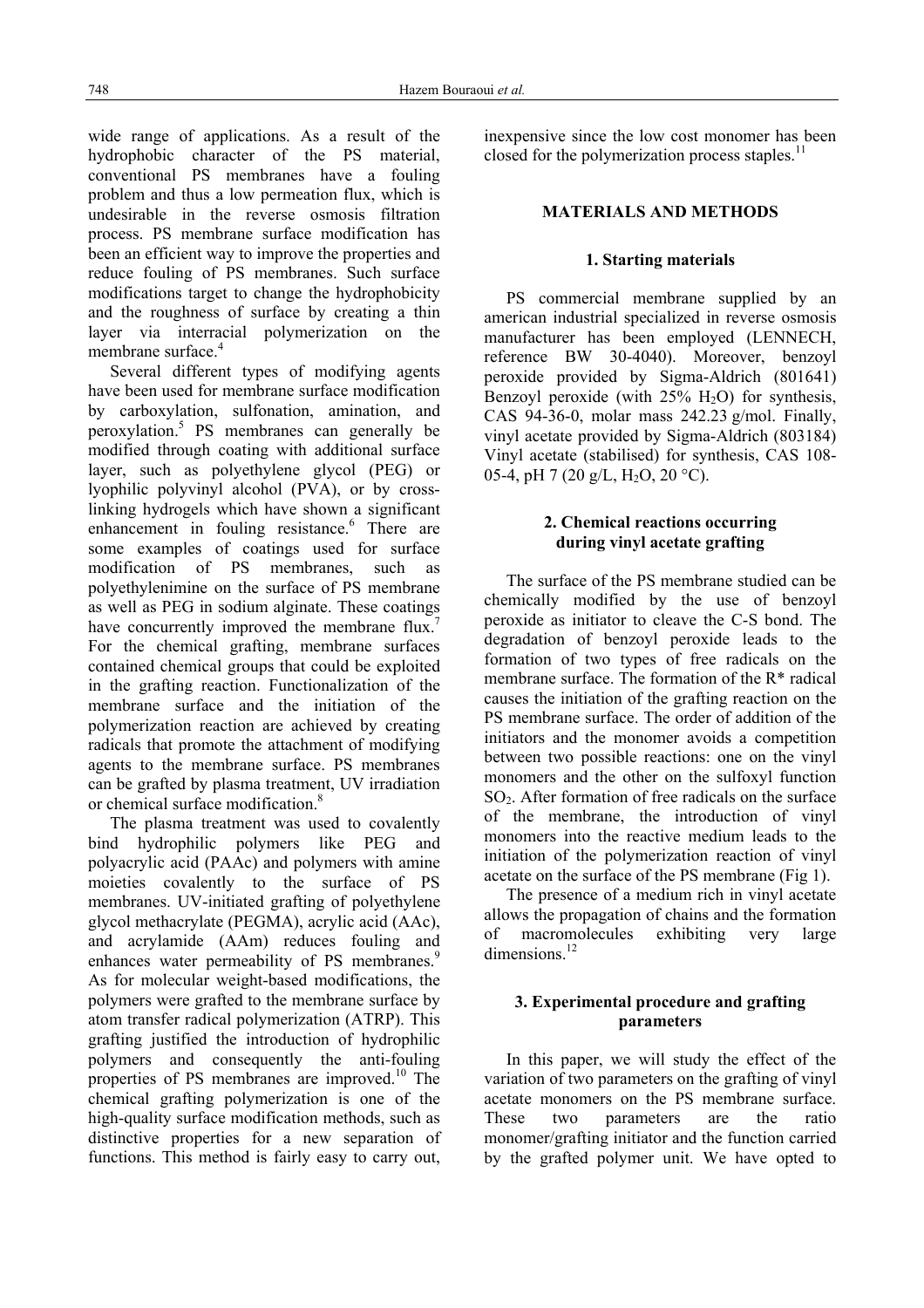work on all grafting reactions in organic medium in the presence of ethanol as solvent because it is less toxic than other organic solvents and at low temperature, the choice of a low temperature can help us to control the length of the grafted chains and thus avoid quite important kinetics that lead to the formation of quite long macromolecules. The length of the grafted chains can affect the properties of the membrane. To avoid the effect of this parameter, we tried several monomer/initiator ratios to vary the length of chains attached to the active sites of the PA membrane. The ratios studied are R  $1 = 28135$ , R  $2 = 2813$  and R  $3 = 28$ .

# **4. Characterization of the modified surface of membrane**

 The modifications of the surface of membranes have been highlighted by different characterization methods such as ATR-FTIR (Fourier-Perkin Elmer-FTIR 2000), SEM (JEOL JSM IT300 LV and FEG 450 QUANTA FEI), AFM (AGILENT TECHNOLOGIE AC mode III AGILENT 5500 LS), contact angle technique (CONTANT ANGLE METRE MODEL DIGIDROP) and XPS (AXIS ULTRA DLD). The hydrophilicity, the membrane surface roughness and the uniformity of the modification are the crucial factors to evaluate our modification procedure. The modification of the hydrophobicity of the membrane surface can be estimated by measuring the values of the contact angle or by changes of the Zeta potential, the roughness and the surface uniformity are parameters could be evaluated by AFM thus images and morphological sections of the modified PS membrane surface were characterized by SEM scanning electron microscopy.



Fig. 1 – Grafting reaction of PVAc on the surface of the PS membrane.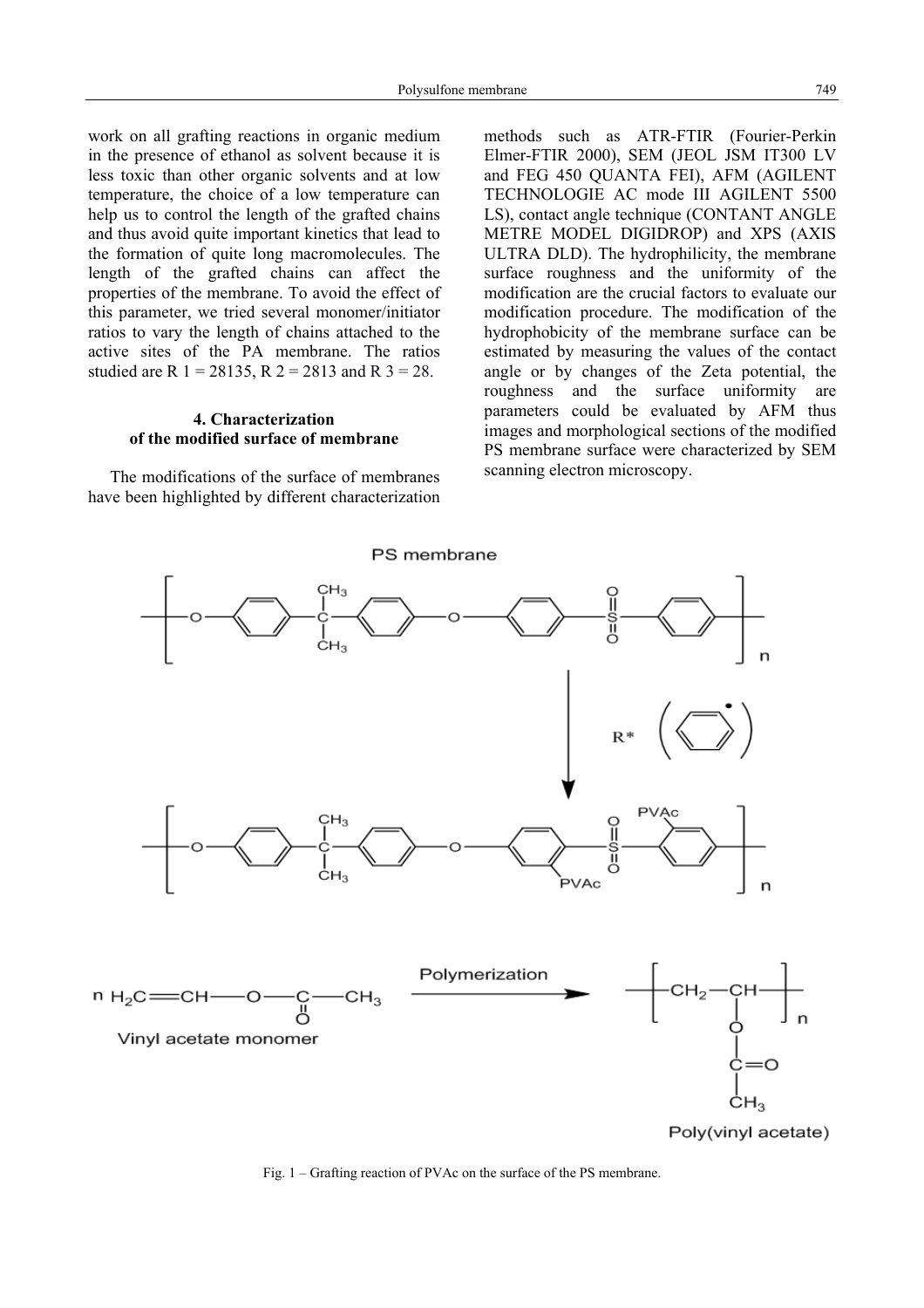### **RESULTS AND DISCUSSION**

## **1. Characterization of membranes modified by ATR-FTIR**

 The ATR-FTIR spectra of PS membrane modified by chain grafting of polyvinyl acetate (MPSMR1) showed modifications at the levels characteristic bands of the commercial PS membrane (MPSNM) (Fig. 2). As expected, the commercial PS membrane (MPSNM) showed a typical spectra of PS, *i.e.*, the band at  $3050 \text{ cm}^{-1}$ correspond to a valence vibration of the group CH, the band at  $2969 \text{ cm}^{-1}$ correspond to a valence vibration of  $CH_3$ , the band at 1350 cm<sup>-1</sup> correspond to a valence vibration of the  $SO<sub>2</sub>$  bond, and the band at  $700 \text{ cm}^{-1}$  correspond to a valence vibration of the CS bond. That spectra revealed a very weak band at  $3400-3600$  cm<sup>-1</sup> that is associated with the OH stretching of water molecules. There is no OH band in the PS structure but some researchers consider that the presence of remaining poly (vinylpyrrolidone) in the membrane structure and its high tendency to water may cause a band in the area of OH stretching.<sup>13</sup> On the other hand, porous materials can retain a small amount of water in their pores that, in practical terms, are almost impossible to remove. The infrared spectra of PS membranes modified by chain grafting of polyvinyl acetate (MPSMR1) show the absorption bands observed at  $3445$  and  $2850$  cm<sup>-1</sup> are assigned to the vibrations of OH and  $CH<sub>2</sub>$ , respectively. Compared to commercial PS membrane (MPSNM), PS membranes modified (MPSMR1) shows two new absorption bands at 1090 and 1040cm<sup>−</sup><sup>1</sup> , which are ascribed to the symmetric and asymmetric stretching vibrations of  $SO<sub>2</sub>$ .

## **2. Characterization by SEM of the surface of grafted membranes**

 Scanning electron micrographs were used to visualize the morphologies of the membrane surface before and after grafting. The scanning electron microscopy image of the unmodified PS membrane surface is shown in (Fig. 3). Surface morphological imaging showed some parallel bands on the membrane surface not observed on the modified PS membrane.<sup>14</sup> After grafting, the attached polymer film significantly changed the surface appearance as shown in (Fig. 3).

 Based on Figure 4, it can be observed that the cross-sectional morphology of the PS membrane surface is a porous surface with a well-structured underlayer. After the modification, there is no significant change in the underlay, which indicates that the grafting of PVAc did not require any deep underlay and grafting only occurs on the surface of the PS membrane and that the change on the top layer can be easily observed.<sup>15</sup>



Fig. 2 – IR spectrum of the MPSNM and MPSMR1.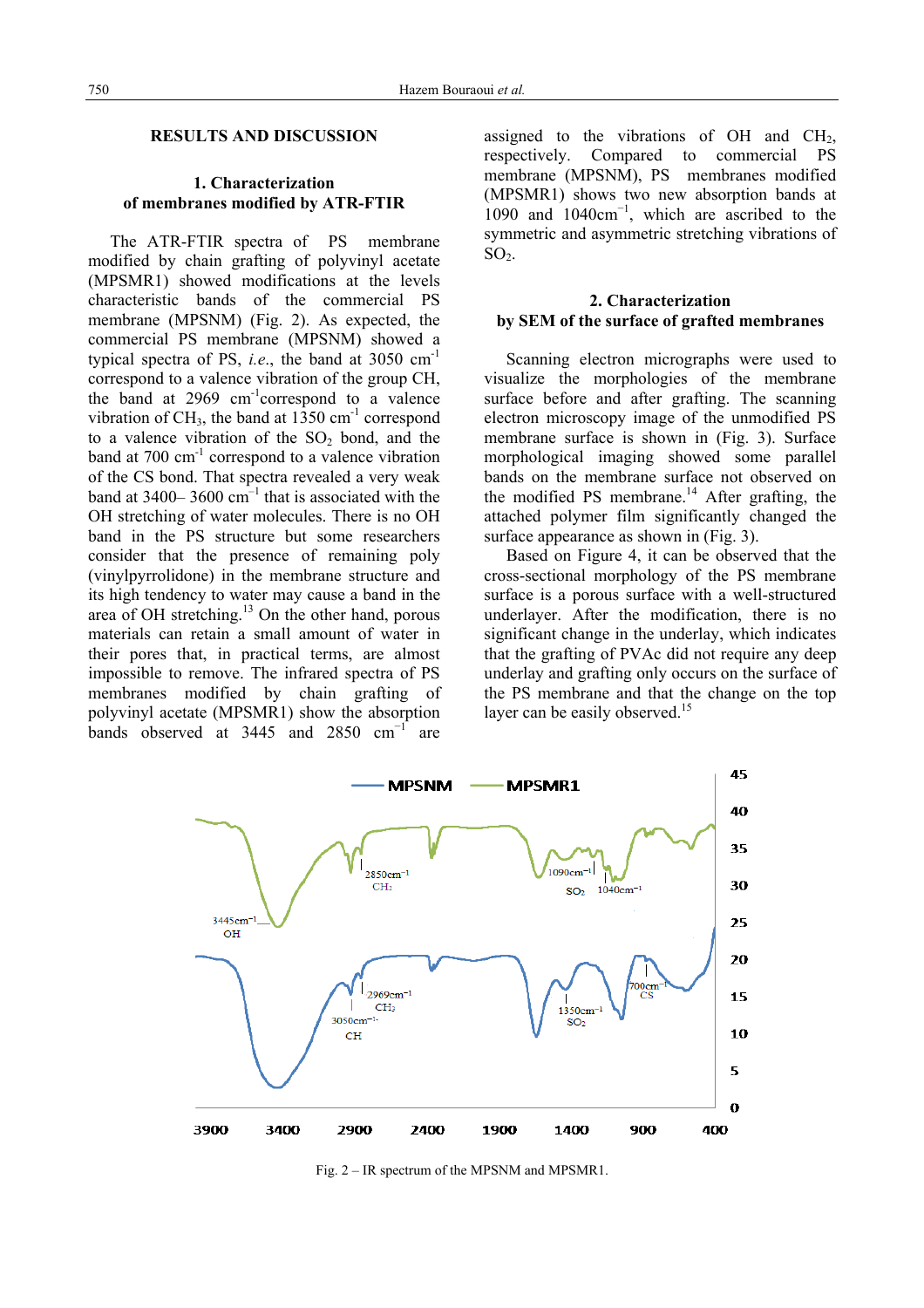

Fig. 3 – SEM of MPSNM, MPSMR1, MPSMR2 and MPSMR3.



Fig. 4 – Cross sectional morphology of MPSNM and MPSMR1.



Fig. 5 – SEM environmental of MPSNM and MPSMR1 at wet condition.

Moreover, we can claim that the pore size becomes smaller after the surface modification of the PS membrane, such that the surface of the modified membrane becomes porous but is smooth. This is probably due to the partial or total penetration of the PVAc graft polymer into the pores of the top layer of the PS membrane, which is a hydrophobic one, which leads to a smooth and hydrophilic surface for the modified PS membrane, as shown in the environmental SEM images (Fig. 5).<sup>16</sup>

## **3. Characterization by AFM of the surface of grafted membranes**

 The findings obtained by AFM characterization for the surface topography was generally coherent with the SEM observations. AFM images revealed that the surface of the MPSNM membranes was flat and uniform. Although, the roughness of the modified membranes is almost double that of unmodified ones and the modified surface is still bright and smooths (Fig. 6). The smooth surface

can provide the membrane with promising antifouling properties. The smooth surface of the PS modified membrane can be responsible for improving the antifouling property. $17$ 

#### **4. Surface damping property**

 The contact angle technique involves the values of a liquid drop deposited on the membrane surface. The (Fig. 7) shows the contact angle of the water with the PS membrane and PS modified membrane with different monomer / initiator ratio on the surface layer of the membrane.

 The PS membrane has contact angle values of 93.4° whereas modified PS membranes have lower contact angle values. The decreasing values of the contact angle indicate a higher wettability of the membrane surface, which promotes the formation of a layer of water on the membrane surface which inhibits the attachment of impurities on the membrane surface during filtration.<sup>18</sup>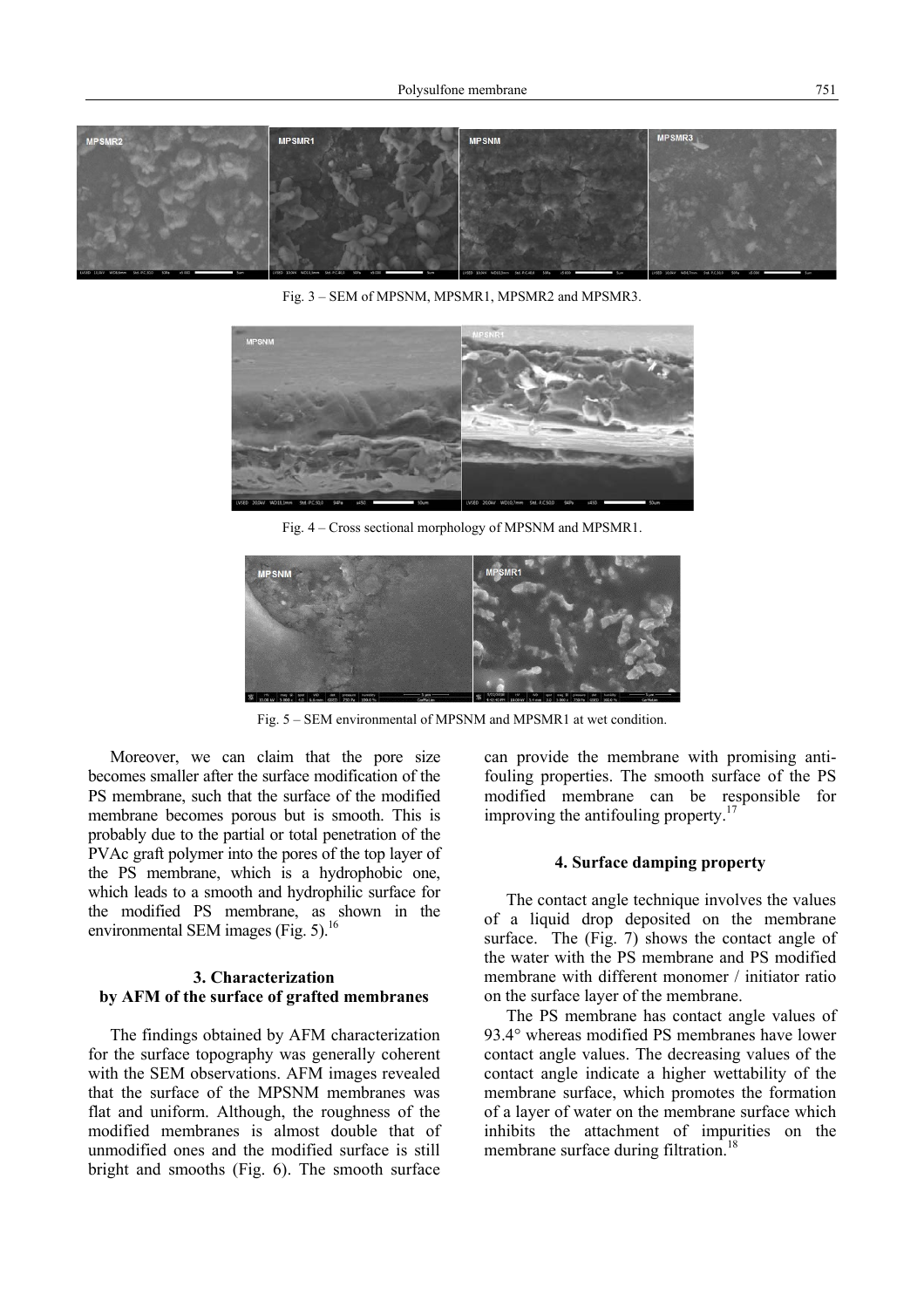

Fig. 6 – AFM of MPSNM, MPSMR1, MPSMR2 and MPSMR3.



Fig. 7 – Angle contact of MPSNM, MPSMR1, MPSMR2 and MPSMR3.

## **5. XPS Analysis**

 XPS spectra were performed to analyze the elemental composition of the modified PS (MPSMR1, MPSMR2 and MPSMR3) and the commercial PS membrane (PMSNM). The XPS signals at 286 and 533 ev correspond respectively to the carbon and oxygen elements. This is because there are no new elements to be introduced onto the membrane surfaces during the PVAc grafting (Fig. 8).

 The modified samples (MPSMR1, MPSMR2 and MPSMR3) showed a high oxygen content compared with the commercial PS membrane (PMSNM) which is due to the presence of PVAc

on the PS modified membrane surfaces. This confirms the modification of the structure of the surface of the PS membrane by chemical grafting of PVAc on the membrane surface. The result provides a new evidence for the successful grafting of PVAc besides the ATR-FTIR analysis.

 The PVAc-grafted membrane which has the highest monomer / initiator ratio (MPSMR1), showed a high oxygen content compared with the commercial PS membrane (PMSNM) and the modified ones (MPSMR2 and MPSMR3). This is because the content of oxygen element in the surface of the grafted PS membranes increases with the monomer / initiator ratio.<sup>19</sup>



Fig. 8 – XPS of MPSNM, MPSMR1, MPSMR2 and MPSMR3.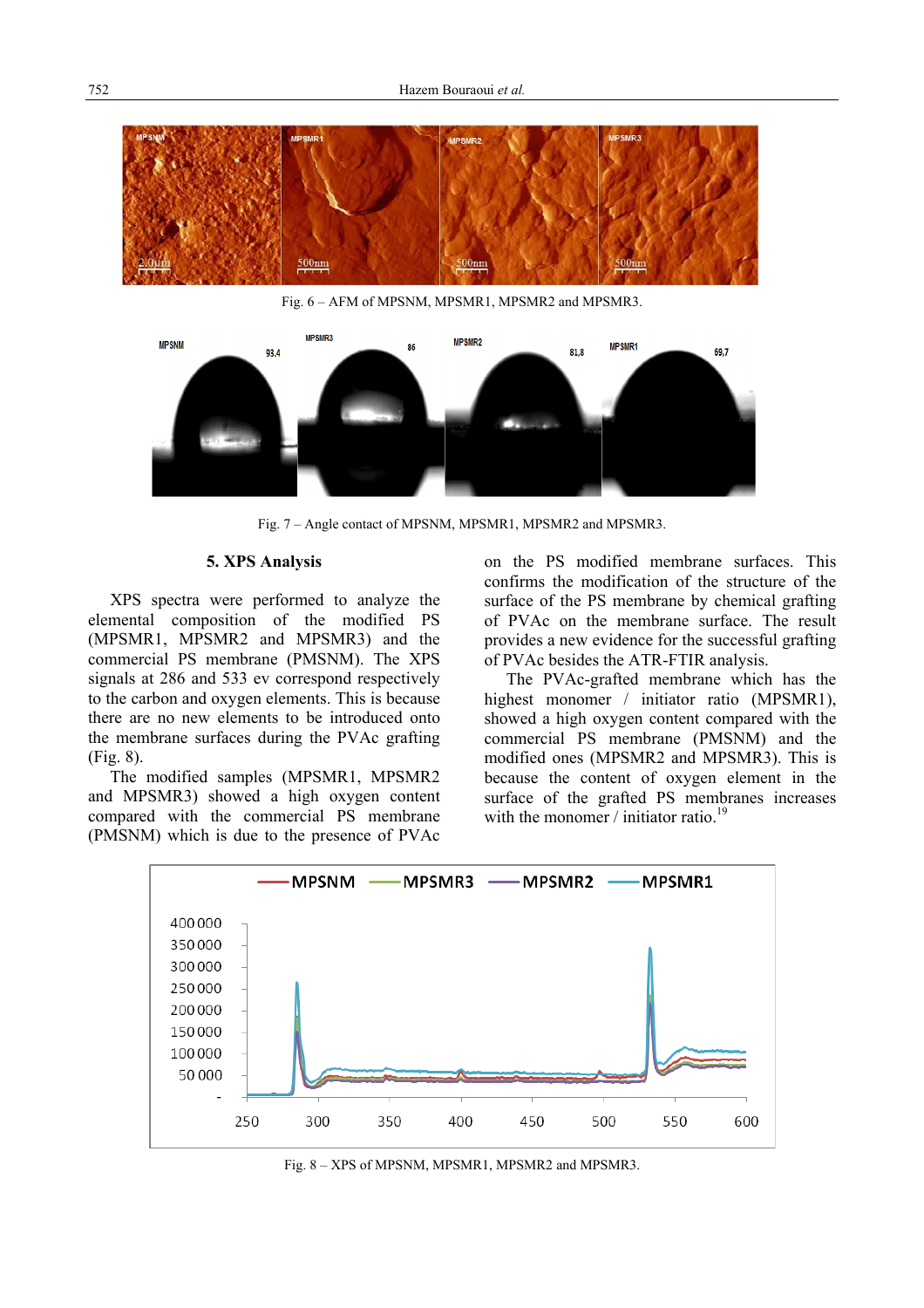## **PERFORMANCES OF MODIFIED PS MEMBRANE IN SERVICE CONDITIONS**

#### **1. Hydraulic permeability**

 The permeate water flux was determined by measuring the permeate volume collected over a certain period in terms of a liter per square meter per hour  $(1 / m^2 h)$  and calculated through the following equation:

$$
J_v = \frac{Q_p}{S} = \frac{V_p}{t \times S}
$$

where J v is the permeation flow, S is the effective area of the membrane for permeation, Q p is the volumetric permeation rate over a time interval Δt and V p is the volume of permeate recovered.

The water flow of MPSNM raw PS membranes and modified by PVAc grafting to the membrane surface with different monomer / initiator ratios (MPSMR1, MPSMR2 and MPSMR3) were studied with the same frontal filtration module and the results showed that the Water flow decreases with increasing chain length of PVAc grafted onto the surface of the commercial PS membrane (Fig. 9).

 As the monomer / initiator ratio increases, the thickness and degree of crosslinking of the grafted PVAC layer on the surface of the grafted PS membranes decreases which also hinders the penetration of water flow through the membrane.

In particular, the modified PS membrane with the lowest monomer/ initiator ratio (MPSMR3) showed a high water flow compared to the other PS membranes modified by the other monomer / initiator ratios (MPSMR1 and MPSMR2). The length of the  $PVA<sub>C</sub>$  polymer chain grafted onto the surface of the PS membrane influences the behavior of these membranes. More the  $PVA<sub>C</sub>$ chain is long, more the clogging phenomenon is favored and the fouling behavior of the grafted PS membranes depends on the monomer / initiator ratio.<sup>20</sup>

## **2. Study of the behavior of modified membranes with respect to the element Na<sup>+</sup>**

 The rejection was evaluated using the following equation:

$$
R = (1 - (Cp / Ci)) * 100
$$

in which Cp and Ci are the concentrations of ions Na<sup>+</sup> in permeate and feed.

The study of the retention of the  $Na<sup>+</sup>$  ion shows that the uptake of the commercial polysulfone membrane MPSNM is 74% while the yield of our membrane modified by grafting MPSMR3 is 87%. This study shows an improvement in the case of the membrane modified due to the selectivity of acetate groups vis-à-vis sea water. $^{21}$ 



Fig. 9 – Flow water evaluation of PS membranes MPSNM, MPSMR1, MPSMR2 and MPSMR3as a function of the pressure.